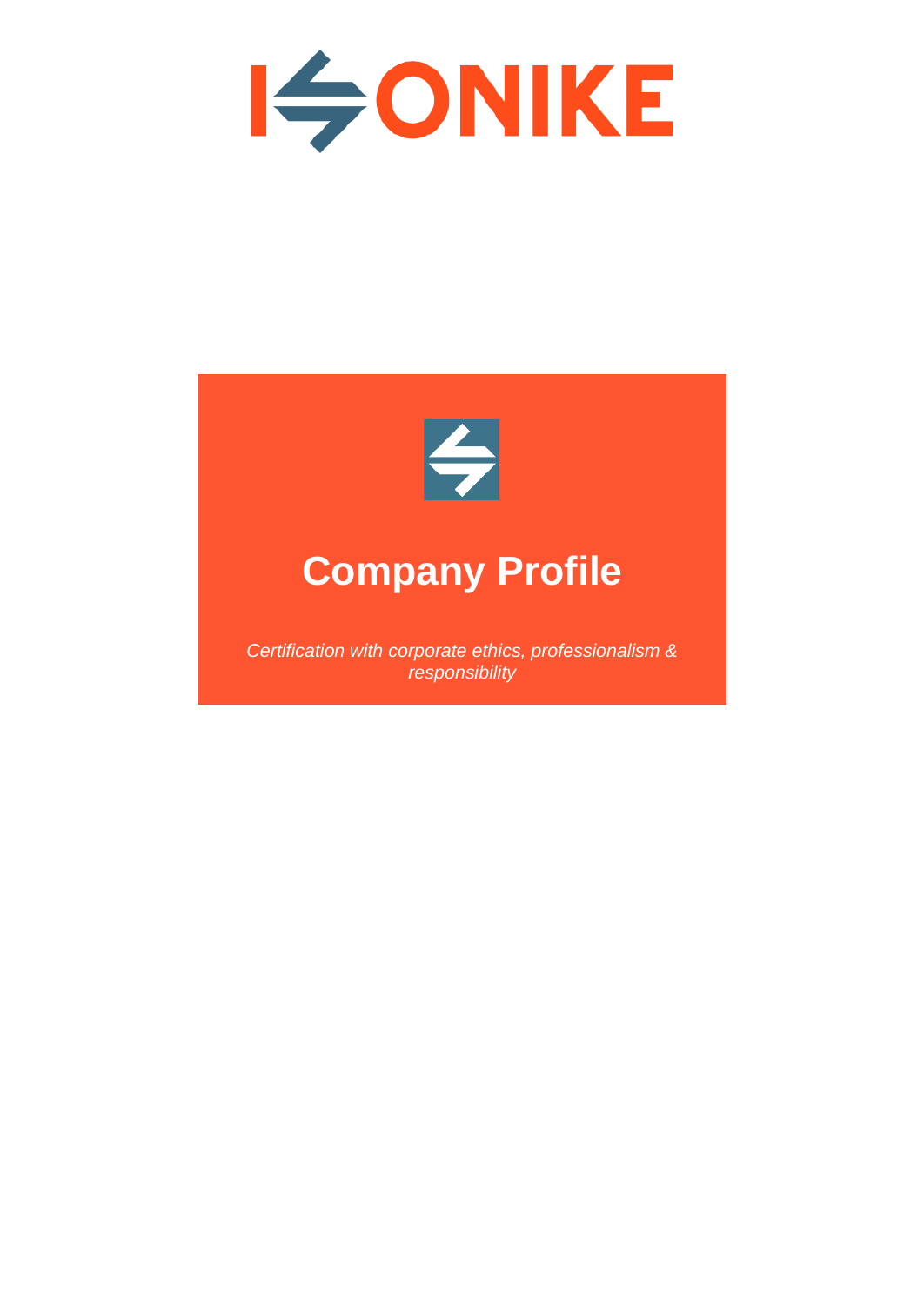# **ISONIKE**



## **Contents**

|    | 1. Presentation of ISONIKE Ltd Certification<br><b>Body</b>                     | 3              |
|----|---------------------------------------------------------------------------------|----------------|
|    | Vision, Mission and Core Values                                                 | 3              |
|    | <b>ISONIKE Ltd - History</b>                                                    | 4              |
|    | 2. Assessment Services for Accredited<br><b>Certifications</b>                  | 5              |
|    | Assessment Services and Accredited Certification by<br><b>ESYD</b>              | 5              |
|    | CfA Agency - Assessment Services and Accredited<br><b>Certification by UKAS</b> | 6              |
|    | 3. The 'ISONIKE' Approach                                                       | 7              |
|    | Approachable and Friendly Assessment.                                           | $\overline{7}$ |
|    | Approachable Communication and Fast Approach                                    | 8              |
|    | Approachable Assessors with Competence and<br>Expertise in Client's Industry.   | 8              |
|    | Approachable Pricing Policy.                                                    | 8              |
|    | Visit and Acquaintance at the Customer Site.                                    | 9              |
|    | 4. Table with Assessment and Certification<br><b>Services</b>                   | 10             |
| 5. | <b>Other Services</b>                                                           | 11             |
|    | <b>6. Contact Details</b>                                                       | 12             |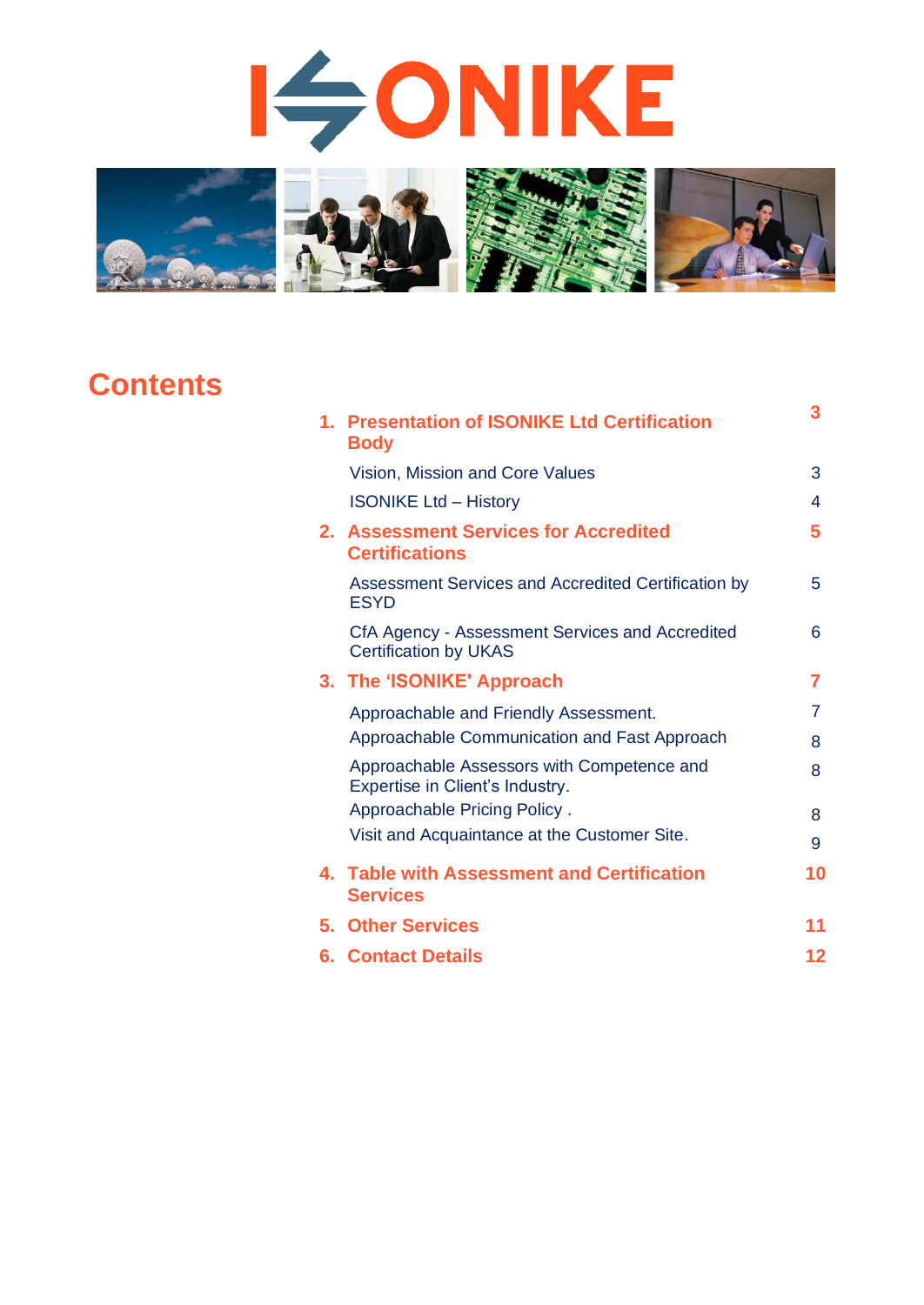

### **Presentation of Certification Body ISONIKE Ltd**

#### **Vision, Mission and Core Values**

**ISONIKE Ltd** is a European assessment and certification body incorporated in 2013 and headquartered in the Republic of Cyprus.

ISONIKE's **Vision** is to follow and apply the highest standards of Professionalism and Corporate Ethics in relation to People, Society and the Environment and to progressively become a leading group of companies with a wide range of services offering the greatest possible benefits to all stakeholders.

ISONIKE's **Mission** is to offer its services to customers and stakeholders in a professional and ethical manner, thus making our company the Strategic Partner of choice that will empower clients and stakeholders to achieve their own objectives.

ISONIKE Ltd and its Board of Directors fully agree and support the principles set out in the new **Statement on the Purpose of a Corporation**, which has been endorsed by more than 200 CEOs of large corporations in America (including those of Amazon, Apple, Pepsi, etc.) at the **Business Roundtable** (19 Aug 2019). According to these principles, ISONIKE Ltd is committed to providing value to its customers, investing in its people, operating fairly and ethically, supporting the societies in which it operates, and ultimately creating long-term value for its shareholders - a fact that will ensure its continuity.



The unending dedication of the founders and board members to these values led to the incorporation and establishment of ISONIKE Ltd in 2013. The choice of name is not accidental. It consists of the union of two very familiar ancient Greek words: *isos* (ίσος, meaning "equal") and *nike* (νίκη, meaning



"victory") - seeking to demonstrate the importance attached to the values for the business success. The ISONIKE symbol focuses on the mathematical symbol of "Equal" "=", while the mathematical symbols of greater than ">" and smaller

than "<" are also included. These three mathematical symbols are harmoniously combined in a visual form of word-final position "**ς"** "Sigma".

Working with **professionalism, business ethics** and **responsibility** we believe that these values can set the framework and shape the context that will contribute to a better future, both in terms of business and society.



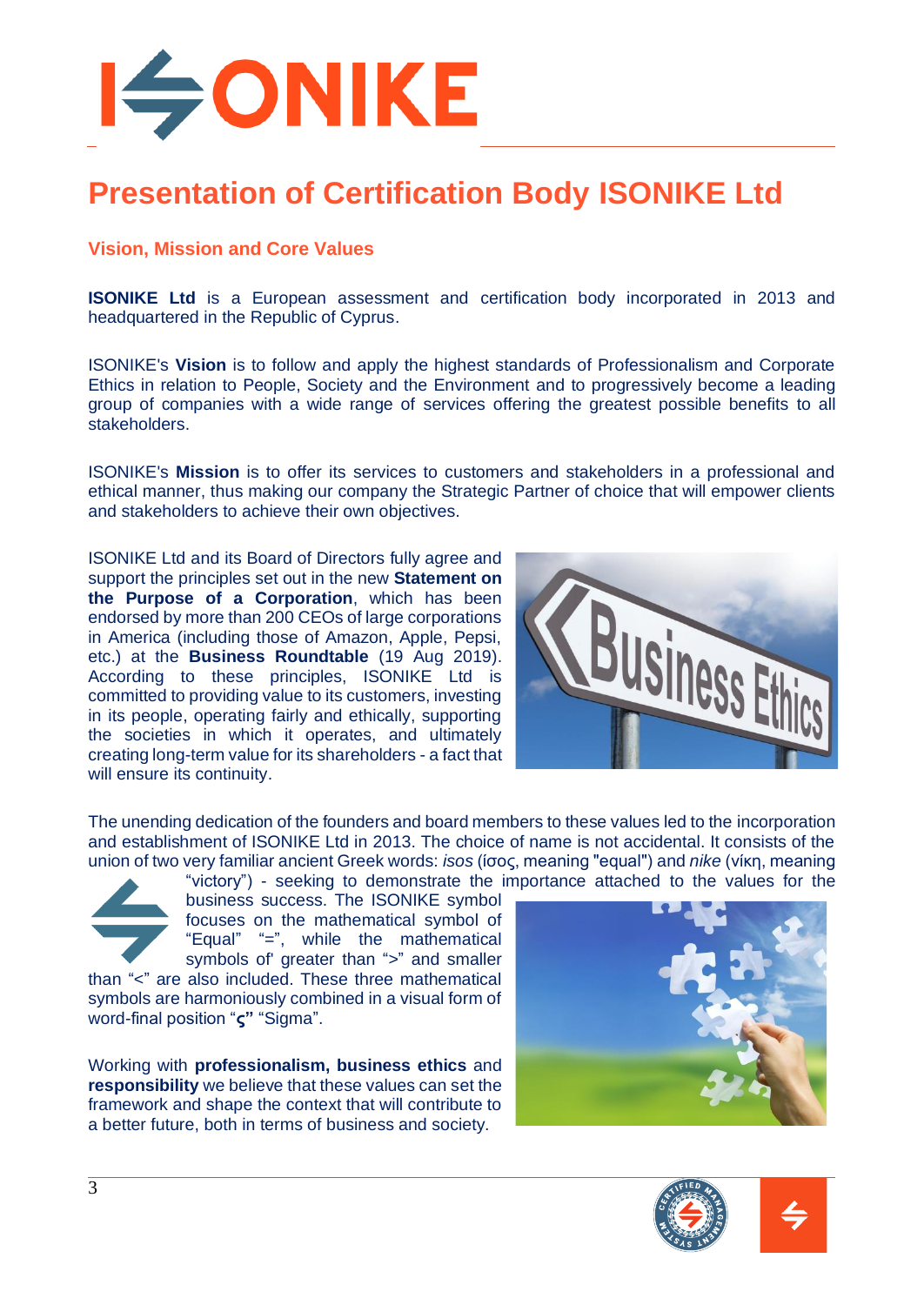

#### **ISONIKE Ltd – History**

The board of directors and the executive members of ISONIKE Ltd have been actively involved with assessments and certification activities since 1996.

Members of the Board of Directors of ISONIKE have held positions of responsibility including as managers and directors in accredited certification bodies and, before that, in other recognised organisation / classification societies dealing with ship inspection and certification. **From 2003 until recently** they were in charge of the regional management office (critical location) of a major UK certification body - having under their responsibility the development and the certification activities in the **Balkan and Middle Eastern** region. During these years, they have



certified (either directly or through the network of affiliates they have created) over **1200 companies** in more than **13 countries** in their region.

Today, ISONIKE Ltd **has a significant clientele of large and important companies** – sharing the same values and mutual respect. It also has a network of domestic and international representative offices - a network which is constantly expanding. All executives and associates of ISONIKE's headquarters and representative offices are selected on the basis of the most stringent criteria of academic qualifications (scientists, diploma engineers, etc.), work experience, competencies and professional ethics. An important element of choice is also the compatibility of cultures between these strategic partners and that held by ISONIKE.



More and more companies are realizing not only the benefits of being 'certified companies' to international standards, but also **the benefits of choosing, co-operating and being certified by ISONIKE in particular**.

ISONIKE's philosophy against redundant bureaucracy, together with its dedication to its core values, means that most of its new customers come to ISONIKE through 'word of mouth' from either a quality advisor or a recommendation from already certified customers.

For the **above reasons ISONIKE enjoys steady and continual growth**





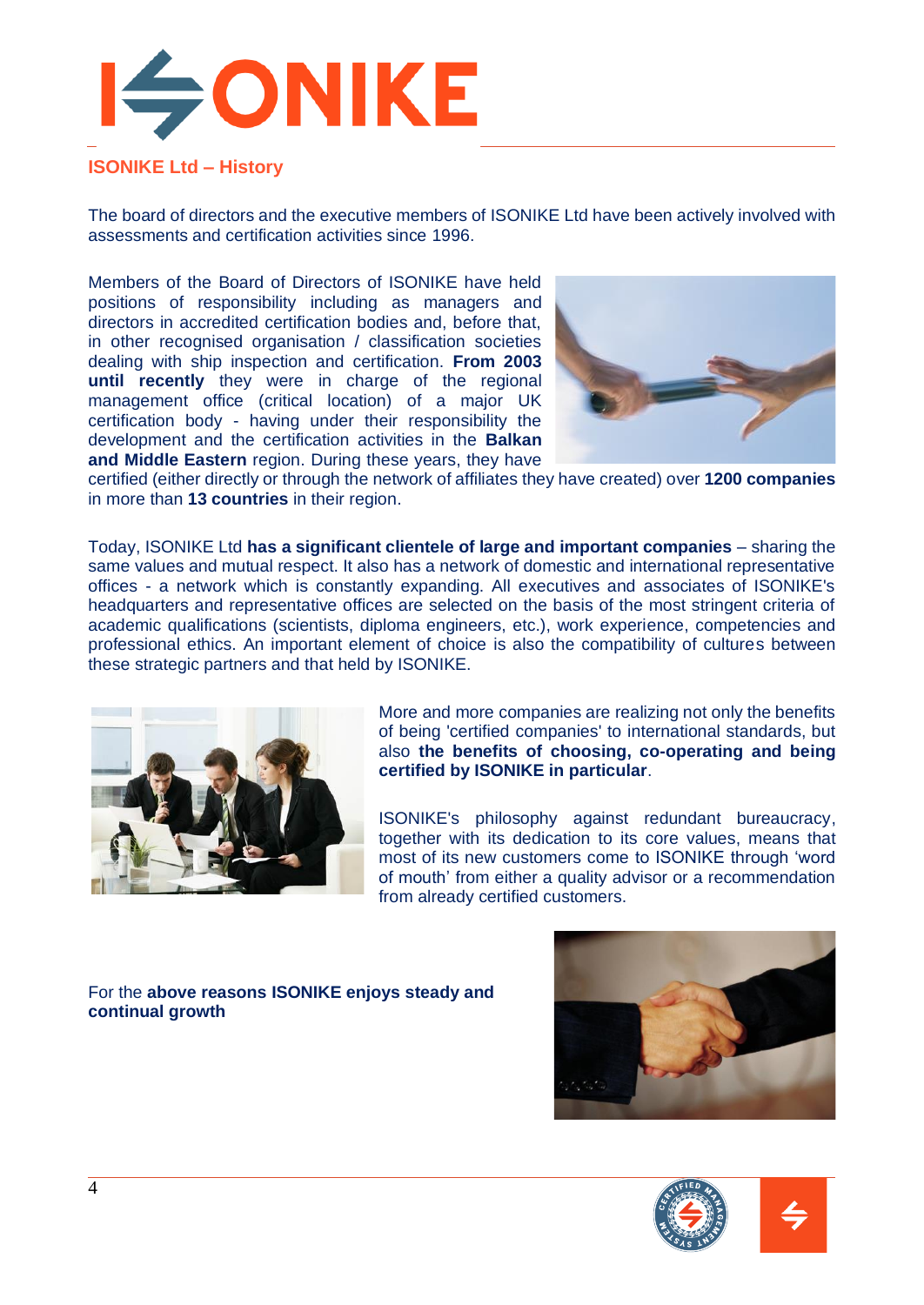

## **Assessment and Accredited Certification Services**

**Assessment and Certification Services Accredited by E.SY.D.** 

ISONIKE Ltd is **an independent certification body** in which no other companies or organizations participate. It offers independent and reliable international assessment and certification services for a wide range of organizations, including manufacturing companies, construction companies as well as service companies.

Although ISONIKE Ltd covers a wide range of standards and industry scopes, **it specializes in standards and certification of IT and telecommunications companies**.

**ISONIKE Ltd is accredited by E.SY.D**. (Hellenic Accreditation System) holding



MS Cert #: 1177 E.SY.D Certification number [1177](http://www.esyd.gr/portal/p/esyd/en/showOrgInfo.jsp?id=224285) and consequently **is an accredited certification body** for the conduct of assessments . This means that it is given the official authorization to issue accredited (E.DY.D.) certificates of conformity to a wide range of scopes for quality and information security standards. ISONIKE has already submitted an Application extending the Accreditation, and this extension is currently under process for the inclusion of other standards.

The **Hellenic Accreditation System (E.SY.D)** has been appointed as the National Accreditation Body of Greece according to the requirements of Article 4 of the Regulation (EC) No 765/2008 according to which each Member State shall appoint a single national accreditation body. ESYD is one of the founding members of **European co-operation for Accreditation – ΕΑ** which coordinates and supervises the activities of its members. Within the EA framework, **Multilateral Agreement (MLA**) are concluded for the mutual recognition of the activities of European accreditation bodies. Since March 2004 and after an in-depth assessment, ESYD has become a signatory to the MLA for Testing Laboratories, Calibration Laboratories and Inspection Bodies and since March 2005 for Certification Bodies for all provided services. This has obvious favourable effects on the E.SY.D. accredited organizations and in enhancing the competitiveness of the national economy in general.







The immediate consequence of joining the MLA Agreement is that national accreditation bodies of all European countries shall support the acceptance in their country of certificates issued by the E.SY.D. accredited bodies, and recognize them as equivalent to the certificates of the bodies they have accredited. The above recognition is automatically extended worldwide

Further information on the areas of certification that ISONIKE Ltd operates can be found in the table of the page that follows.



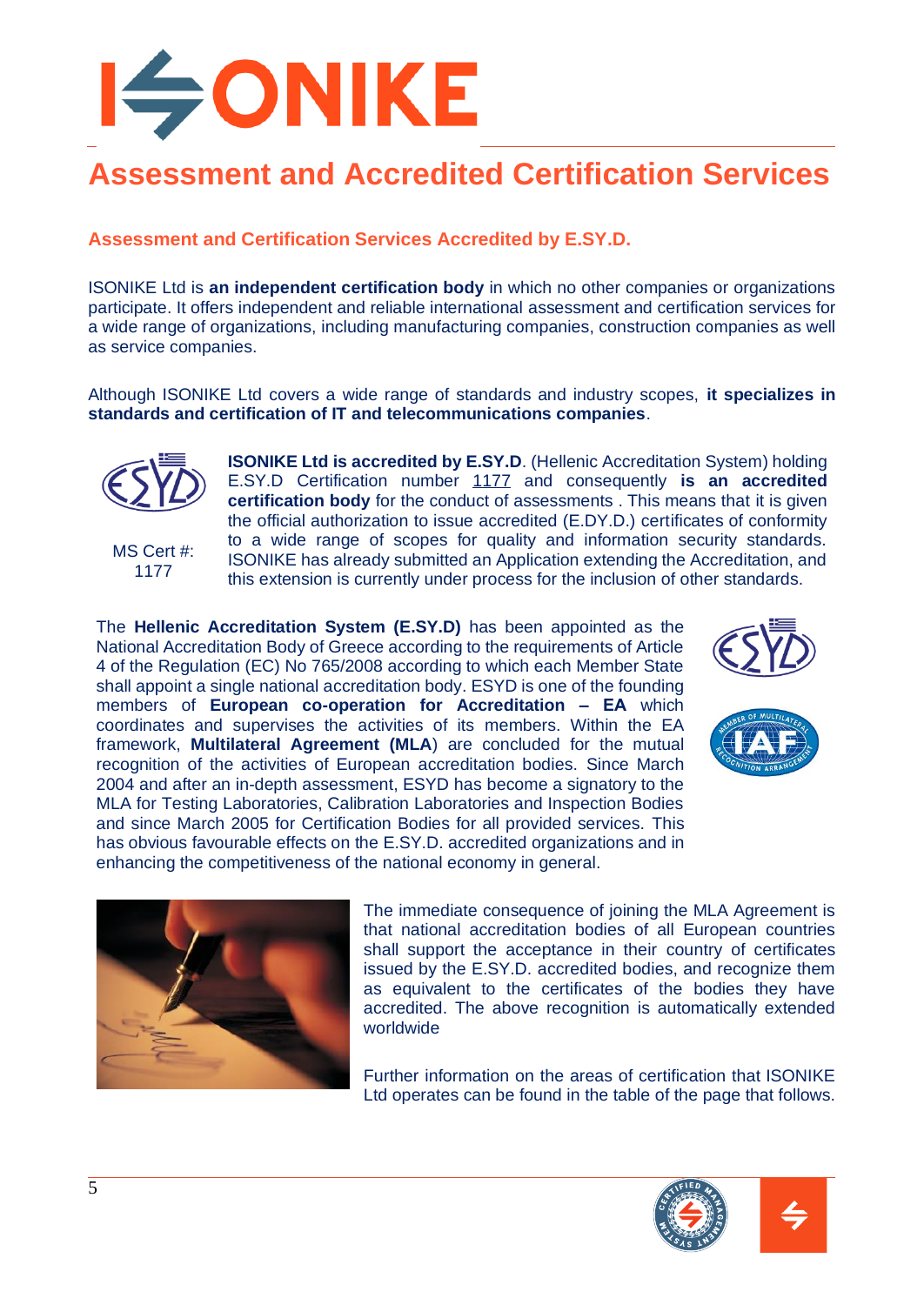

#### **CfA Regional Office - Assessment and Certification Services Accredited by UKAS**

**ISONIKE Ltd** is the official and exclusive regional office of the British Certification Body **Centre for Assessment Ltd** for a region that include countries of the Balkans and of the Middle East.



Centre for Assessment is a leading specialist in corporate certification, assessment and training services, delivering assessments both nationally and internationally to thousands of clients.



**Centre for Assessment** 

As a **UKAS-accredited certification body** and trusted delivery partner for the Cabinet Office and the Law Society, Centre for Assessment is fully committed to delivering client-focused and robust assessments against a range of quality Standards, at a competitive price. Centre for

Assessment works in partnership with a team of highly-skilled assessors to provide a value-adding, professional and friendly service.

Centre for Assessment also offers a range of business training solutions, both linked to their accreditation/certification offer and as stand-alone courses to increase the skills of clients and others in the customer's business.

Centre for Assessment Ltd is part of **The Growth Company**, whose purpose is to enable growth, create jobs and improve lives by supporting the individuals and businesses in the communities they work with. **The Growth Company are** passionate about providing innovative solutions that improve employment, skills, investment and



enterprise for the benefit of all. The Growth Company are commercial and not-for-profit meaning any money we make is re-invested into achieving our inclusive growth objectives.



The **United Kingdom Accreditation Service (UKAS)** has been appointed as the National Accreditation Body of the United Kingdom according to the requirements of Article 4 of the Regulation (EC) No 765/2008 according to which each Member State shall appoint a single national accreditation body. UKAS is one of the founding members of **European co-operation for** 



**Accreditation – ΕΑ** which coordinates and supervises the activities of its members. Within the EA framework, **Multilateral Agreements (MLAs**) are concluded for the mutual recognition of the activities of European accreditation bodies.

Further information on the areas of certification that Centre for Assessment Ltd operates can be found in the table of the page that follows.

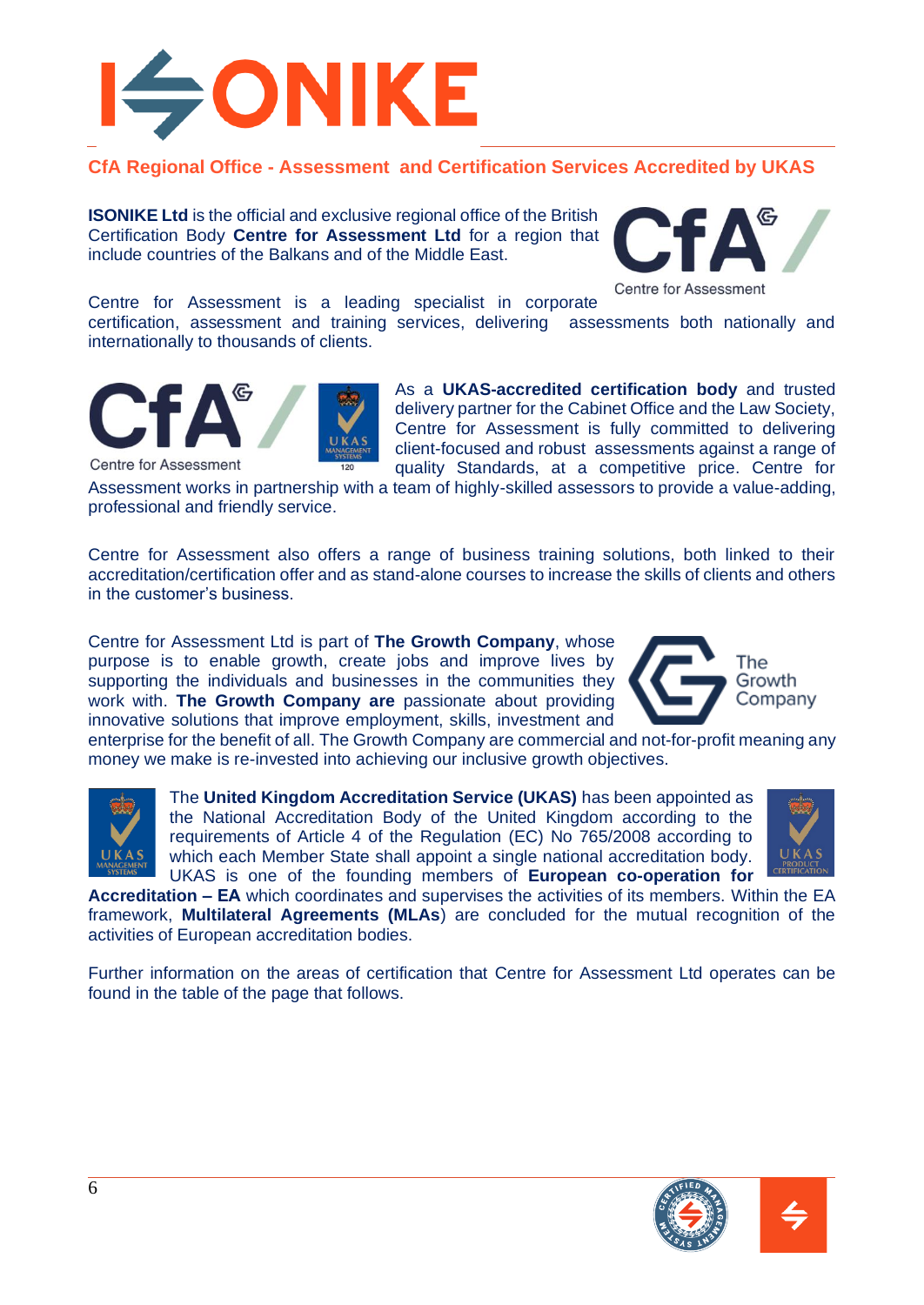## **ISONIKE The 'ISONIKE' approach.**

The executives and human resources of ISONIKE Ltd have many years of accumulated experience and expertise on assessments . ISONIKE Ltd operates to the benefit of all stakeholders in a manner that promotes **corporate ethics**, **professionalism** and **reliability**. These are the undoubted principles and core values of the company.

ISONIKE Ltd applies only **good professional practices** and always operates with respect to all parties involved. The certification process provides stakeholders with reliable assurance. This means that ISONIKE's certificates gives international recognition, and offers added value to its



customers. Apart from corporate ethics and professionalism, one of the main characteristics of ISONIKE's philosophy is that it is an **approachable** certification body.

The 'Approachable Philosophy' is a value held by all of the functions within ISONIKE, including:

- ✓ Approachable Assessments ;
- $\checkmark$  Approachable Communication and Response;
- $\checkmark$  Approachable Assessors with expertise in the Customer's industry;
- $\checkmark$  Approachable Pricing Policy;

Assessments in particular are conducted with the objective of adding significant value to the management system being assessed.

All the above contribute decisively to choosing ISONIKE for the management system certification of big corporations internationally.

#### **Approachable Assessments .**



The assessments by ISONIKE are intended to assess conformity while not being a 'traumatic experience' for the company or its employees. We firmly believe that both the assessors and the executives of the customer have a common purpose: to add value to the Management System - by effectively and professionally fulfilling their role.

Through this approach, the assessments with ISONIKE are a constructive experience. By highlighting both the strengths, weaknesses and conformity gaps, ISONIKE assessments provide a useful tool that optimizes the processes and functions of the management system and thus the

effectiveness and efficiency of the company itself. For this reason, ISONIKE assessors are evaluated and selected based on their ability to be approachable, communicative, and to be able to collaborate constructively with company executives. Our assessors understand that in order for a management system to be effective, it must be implemented in a way that benefits the organization's business strategy. Consequently, much emphasis is placed on the practical side of the system, avoiding unnecessary bureaucratic conventions and fixed mindsets.



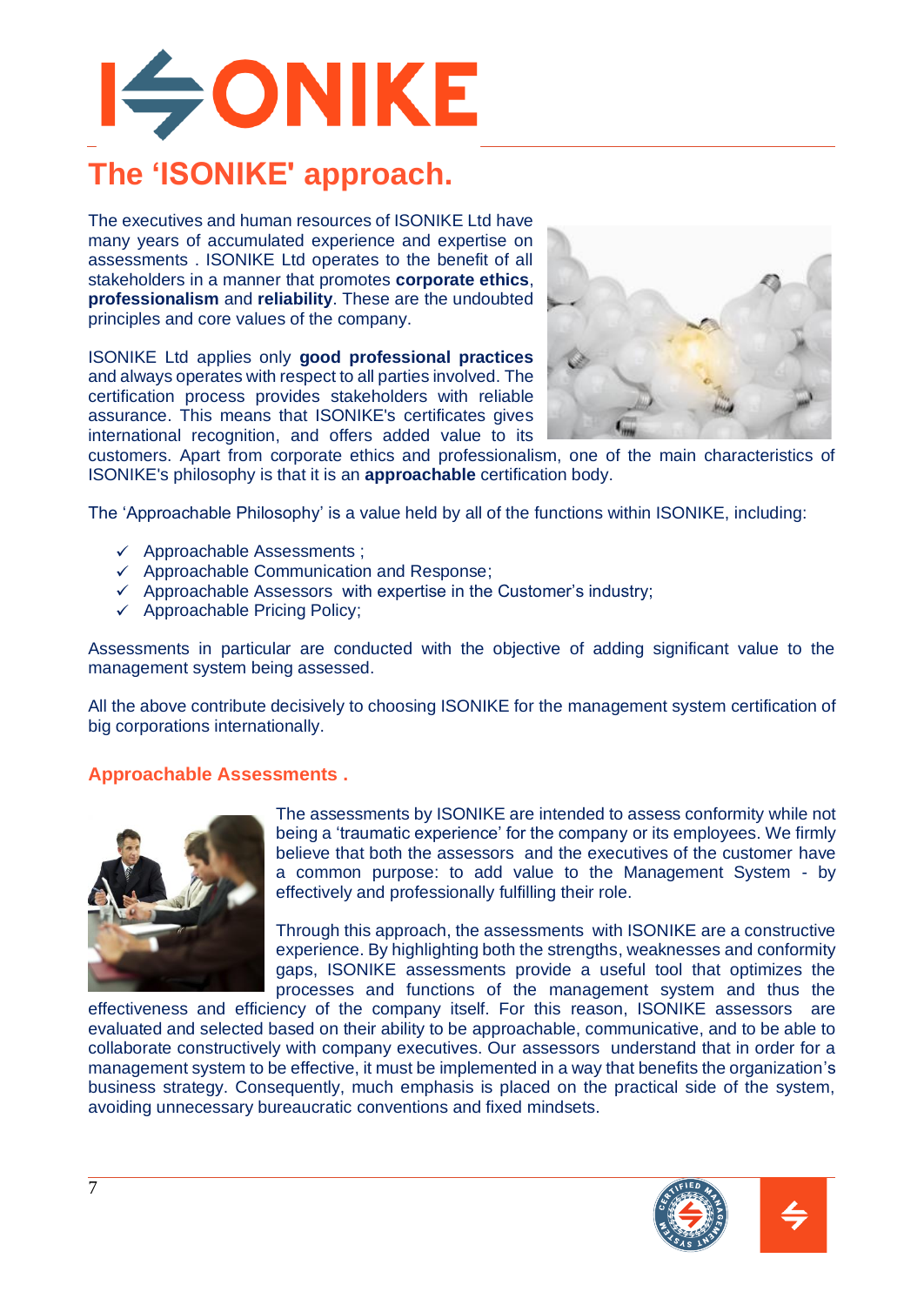

#### **Approachable Communication and Response**

ISONIKE attaches great importance to affordable and effective communication, as well as speed of response. This is also an integral part of our customer-centric approach.

Whether it is a simple question about the certification process, or a technical question, or a request for accelerating (within the regulatory framework) the certification process, ISONIKE responds promptly by providing answers and with coordinating the required assessment within minimum possible time.



According to the culture of the company, ISONIKE's intention is to always

provide friendly help and specialized knowledge where needed. ISONIKE staff and assessors are always available for telephone communication.

#### **Approachable Assessors with Expertise in the Customer's Industry.**



ISONIKE assessors are carefully selected on the basis of the most stringent criteria of academic qualifications (engineers, scientists etc.), work experience, technical training, competences, skills, and ethos.

When assigning an assessment of a customer to a particular team of assessors , ISONIKE always ensures that those assigned have the required experience and technical competence necessary in the industry scope and operations of the customer. This ensures that the assessment process is carried out in a climate of mutual understanding. This significantly reduces the potential for disagreement that arises when there is a lack of understanding of the difficulties and the various pragmatic approaches taken by businesses in a particular area.

Therefore, ISONIKE ensures that the assessor and the customer 'speak the same language'. With ISONIKE's experience, expertise and approachability, the assessment contributes to adding real value to the business / organization.

#### **Approachable Pricing Policy.**

ISONIKE is fully aware of the difficulties that companies face due to significant, multilevel operating costs that are faced. This is why it applies a pricing policy that is approachable and suitable to the needs of the customer.

In fact, due to its quality and reliable certification processes, ISONIKE does not compete with the aim of providing the cheapest offer in the market. It is our fundamental belief that an organization should compete with its



competitors (instead of competing against its competitors ...) in order to provide quality and reliable services. In line with this belief, ISONIKE applies a pricing policy which in turn provides an excellent 'value for money'.

ISONIKE's quotation is provided at no cost or commitment, clearly and without 'hidden charges'. It is provided in detail for each year and covers the total cost of certification for the three-year certification cycle. Quotations are always approachable and in all cases our aim is to be fair.

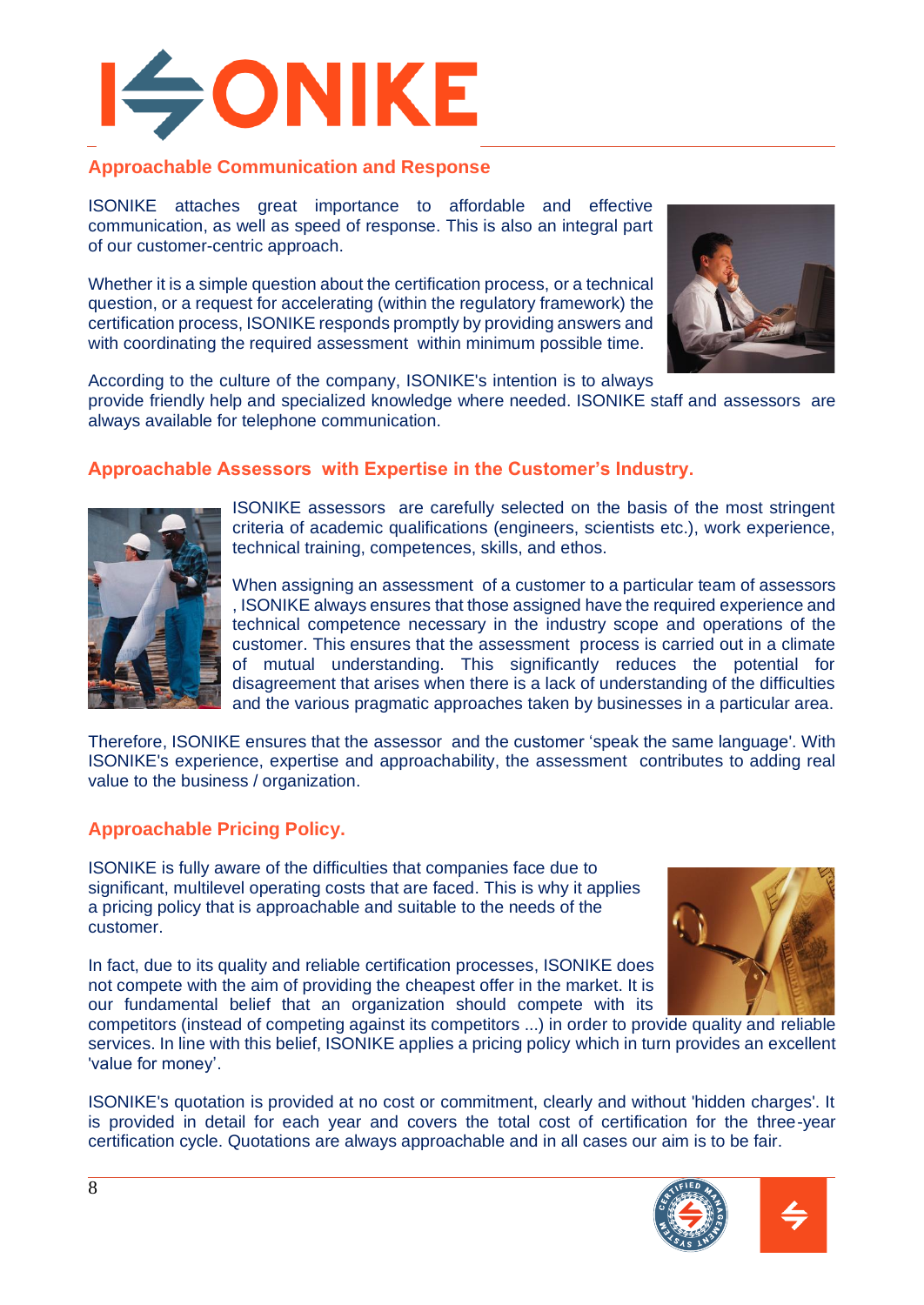

Not Only … but also ...

#### **Visit and acquaintance at the Customer's offices .**



ISONIKE's standard policy is to visit customers who enquiry or apply for certification.

This visit provides an opportunity to discuss and resolve possible questions or grey areas about the process that may have arisen prior to the assessment . But most importantly, this visit provides the first acquaintance between the assessor and the company so that on the one hand the assessor can have a understanding on the operation and philosophy of the business, and on the other hand the company gains value from

meeting and commencing a working rapport with their assessor at the head office of the business.



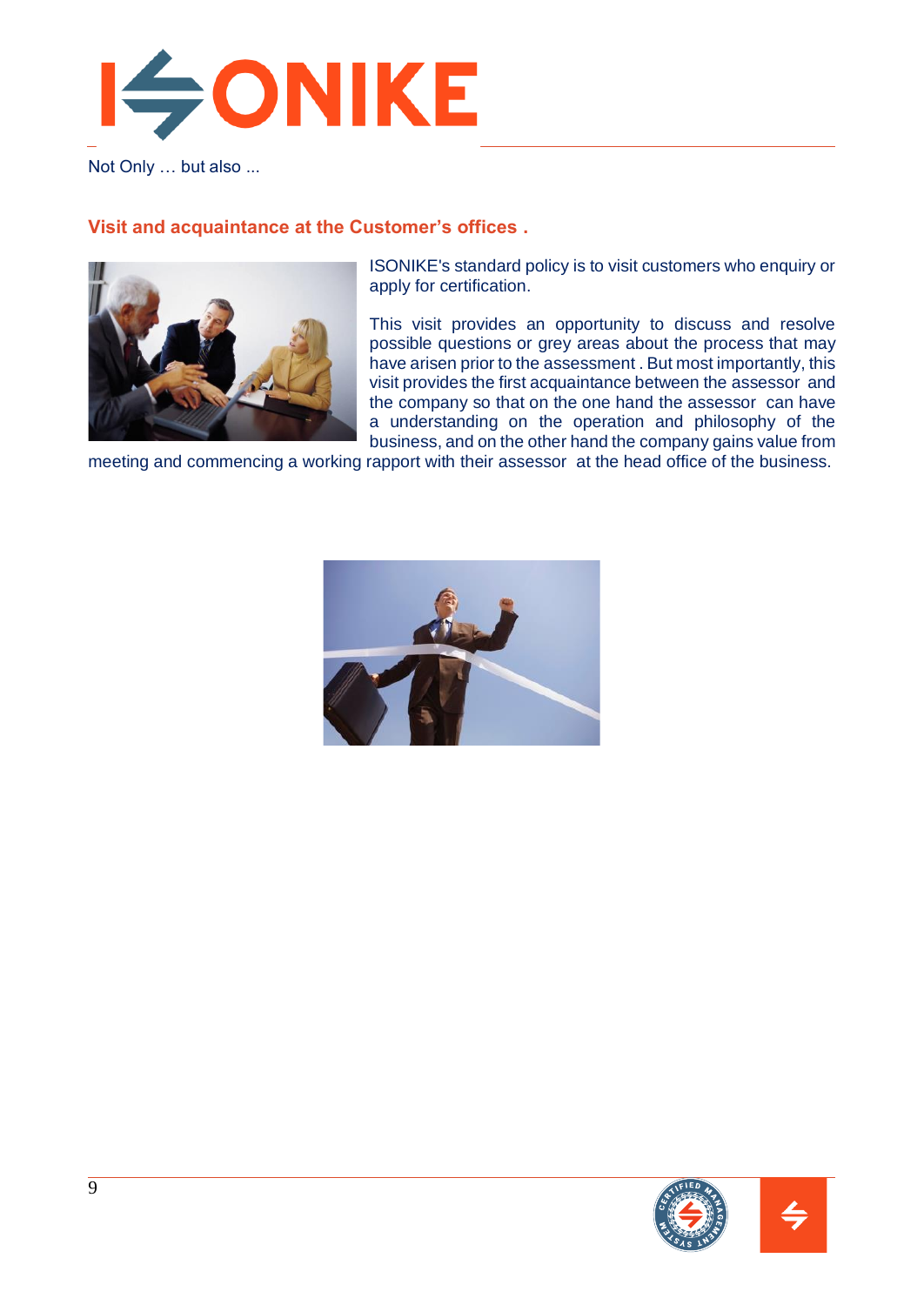

## **Table with Assessments and Certification**

## **Services.**

| <b>Standard</b> | <b>Description</b>                                                                                                                     | <b>Accreditation</b><br><b>CfA</b> | <b>Accreditation</b><br><b>ISONIKE</b> |
|-----------------|----------------------------------------------------------------------------------------------------------------------------------------|------------------------------------|----------------------------------------|
|                 | ISO 9001:2015 Quality Management Systems                                                                                               |                                    | MS Cert #: 1177                        |
|                 | ISO 27001:201 Information Security Management<br><b>Systems</b>                                                                        | 120                                | MS Cert #: 1177                        |
|                 | ISO 14001:201 Environmental Management Systems                                                                                         |                                    |                                        |
|                 | ISO 45001:201 Occupational Health and Safety<br><b>Management Systems</b>                                                              | 120                                |                                        |
| <b>EN 1090</b>  | Fabrication and assembly of steel and<br>aluminium structures - Requirements<br>for conformity assessment for<br>structural components | 120                                |                                        |
|                 | ISO 22301:201 Business Continuity Management<br><b>Systems</b>                                                                         |                                    | $(*)$                                  |
|                 | ISO 20000-1:2 Information Technology Service<br>Management                                                                             |                                    | $(*)$                                  |
|                 | ISO 22000:200 Food Safety Management Systems                                                                                           |                                    |                                        |
| <b>HACCP</b>    | <b>HACCP - Codex Alimentarius</b>                                                                                                      |                                    |                                        |
|                 |                                                                                                                                        |                                    |                                        |

**(\*)**: An application for Accreditation is already submitted to ESYD and ISONIKE is in the process of Accreditation.

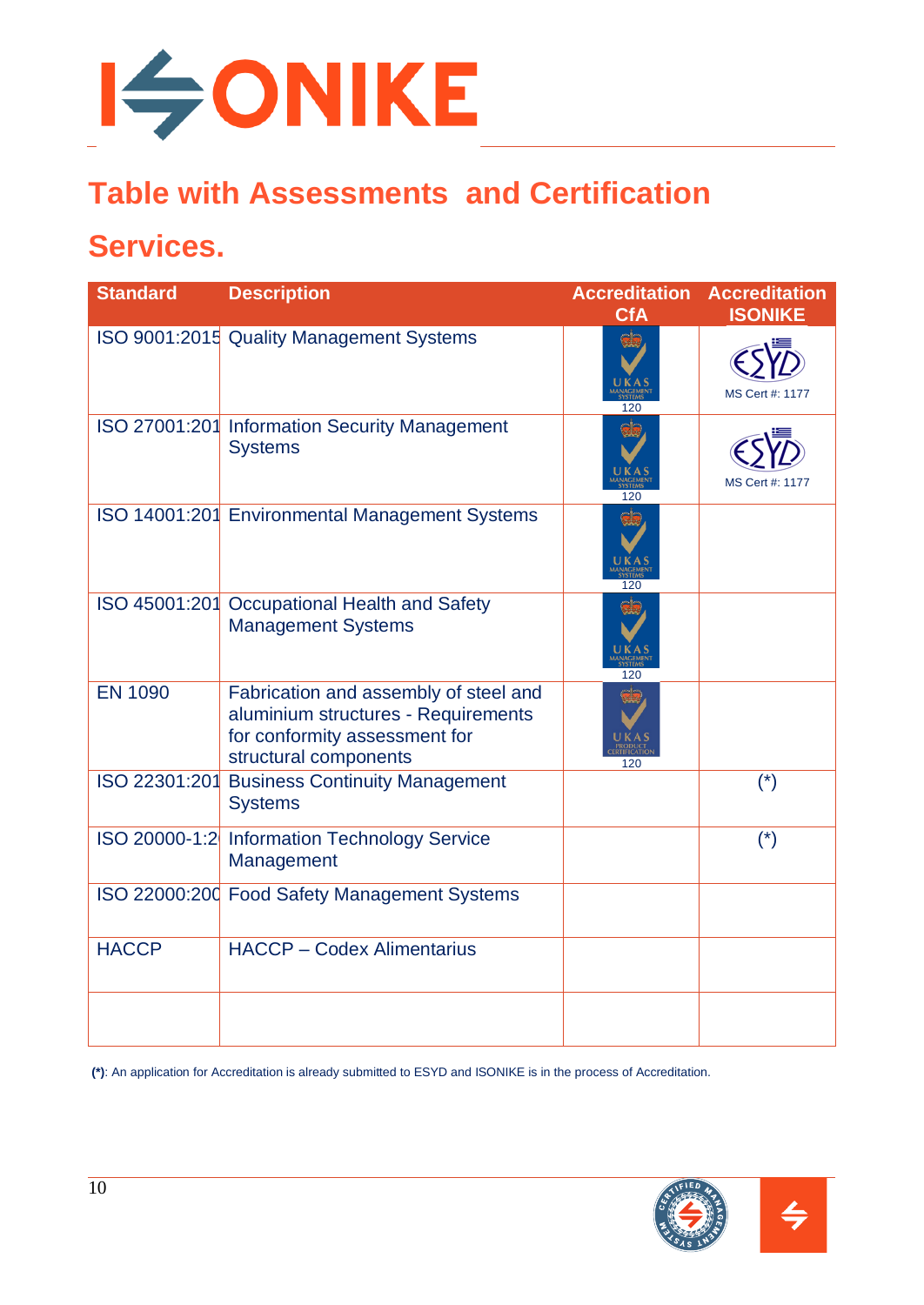

## **Other Services**

#### **Training Services**

ISONIKE has designed and is offering a variety of **business training courses**, and tailored made training courses that are customized to the customer needs.

In addition, ISONIKE Ltd is an **official partner of the Personnel Certification Body PECB**. Through this partnership, ISONIKE offers PECB accredited training courses and/or exams for a big variety of **Lead Auditor courses** etc.

For more information please send your enquiry to our contact details.

**Ship Inspection Services and Approvals of Plans, Studies and Booklets** 

**ISONIKE Ltd is an official partner of the Class Society OMCS**. OMCS Class is a Recognised Organisation of Flag Administration Authorities of a number of countries in Latin America.

Through this collaboration, ISONIKE provides ship inspection services, issuance of IMO certificates (SOLAS, ILO, MARPOL, etc.) such as **ISM** (International Safety Management Code), **ISPS** (International Ship and Port Facility Secure Code) as well as the approval of studies (e.g. SOPEP, Garbage Manual) et al. on behalf of OMCS Class and the Flag Administration Authorities that recognize OMCS.

For more information please send your enquiry to our contact details.